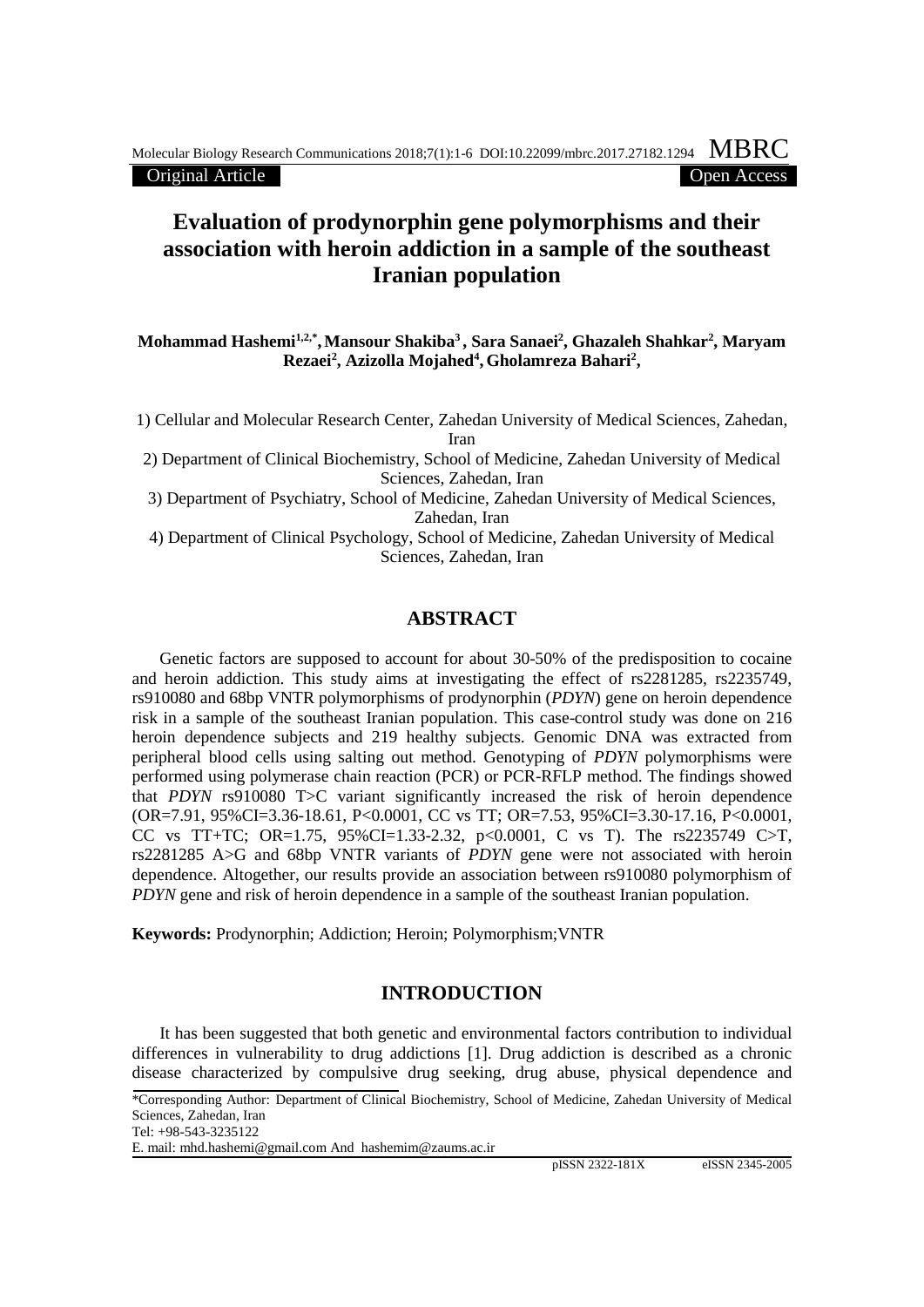Hashemi et al., / Mol Biol Res Commun 2018;7(1):1-6 DOI:10.22099/mbrc.2017.27182.1294 MBRC

tolerance [2]. Twin studies have proposed that genetic factors account for approximately 30- 60% of the overall variance in the risk of developing drug addiction [3-5].

The *PDYN* gene mapped on short arm of chromosome 20 (20p13) [6]. PDYN is the precursor of the dynorphin related peptides. The PDYN plays key role in some complex traits including drug abuse [7]. DYNs, which are posttranslational products of *PDYN* gene, bind to opiate receptors, but bind with high affinity to kappa-opioid receptor (KOR) [8, 9]. DYN inhibits the release of dopamine and is consequently supposed to play an important role in the negative feedback regulation of dopamine [10-12]. KOR and DYNs are enriched in brain circuits that control mood, motivation, and stimulus-response (habit) formation and have been involved in drug-seeking behavior [13].

*PDYN* gen is polymorphic and the alterations of *PDYN* expression may be affected by functional polymorphisms [14]. Several studies have examined the relationship between *PDYN* polymorphisms and opioid addiction, but the findings were inconsistent [15-20]. Some investigations statement that the variant of *PDYN* significantly increased the risk of opioid and cocaine addiction [15-17, 20]; though, other studies proposed that the variant decreased the risk of addiction [18, 19]. Therefore, the present study aimed to examine the possible association between rs2235749 and rs910080 variants in the 3`-untranslated regions (3`UTR), the rs2281285 variant in the second intron, and the 68-bp VNTR polymorphism in the promoter region of *PDYN* gene with the risk of heroin addiction in a sample of the southeast Iranian population.

### **MATERIALS AND METHODS**

**Patients:** This case-control study was done in Zahedan (southeast Iran) on 216 heroin addicts (39 females and 177 males, ages  $38.4 \pm 12.1$ ) who referred to Baharan Hospital (Psychiatric hospital of Zahedan University of Medical Sciences) for methadone maintenance therapy and 219 controls (44 females and 175 males, ages  $36.2\pm11.0$ ) who declared that they did not suffer substance abuse. The local Ethics Committee of the Zahedan University of Medical Sciences approved the project, and written informed consent was taken from all individuals. Two milliliter of venous blood was drawn from each participant and genomic DNA was extracted by using salting out method.

**Genotyping:** Genotyping of the rs2281285, rs2235749, rs910080 was performed by polymerase chain reaction-restriction fragments length polymorphism (PCR-RFLP). The 68bp VNTR polymorphism was genotyped by PCR method. The primer sequences for genotyping of *PDYN* variants, restriction enzymes and length of the fragments are summarized in Table 1. The 20 µl reaction mixture contained 1 µl of genomic DNA  $(\sim 100 \text{ ng/u}$ l), 1 µl of primers (10 µM), 10 µl of 2X Prime Taq Premix (Genet Bio, Korea) and 7 µl ddH2O. Thermocycler conditions were as follows: 95˚C for 5 min, 30 cycles of 95˚C for 30 s, annealing temperature (Table 1) for 30 s, and 72˚C for 30 s and a final extension step of 72˚C for 10 min. Ten microliter of PCR product were digested by appropriate restriction enzyme (Table 1) and the fragments were resolved on 2.5% agarose gel electrophoresis. Alleles with 3 or 4 repeats have been designated as high  $(H)$  expression alleles and those with 1 or 2 as low  $(L)$  expression alleles [27].

**Statistical analysis:** Independent sample t-test or  $\gamma$ 2 test was used to compare the variable between the groups according to the data. Odds ratio (OR) with 95% confidence intervals (CIs) was calculated from logistic regression analyses to find out the impact of the polymorphisms on heroin addiction. Statistical calculations were achieved using SPSS 22 software.The level of significance was set as  $p<0.05$ .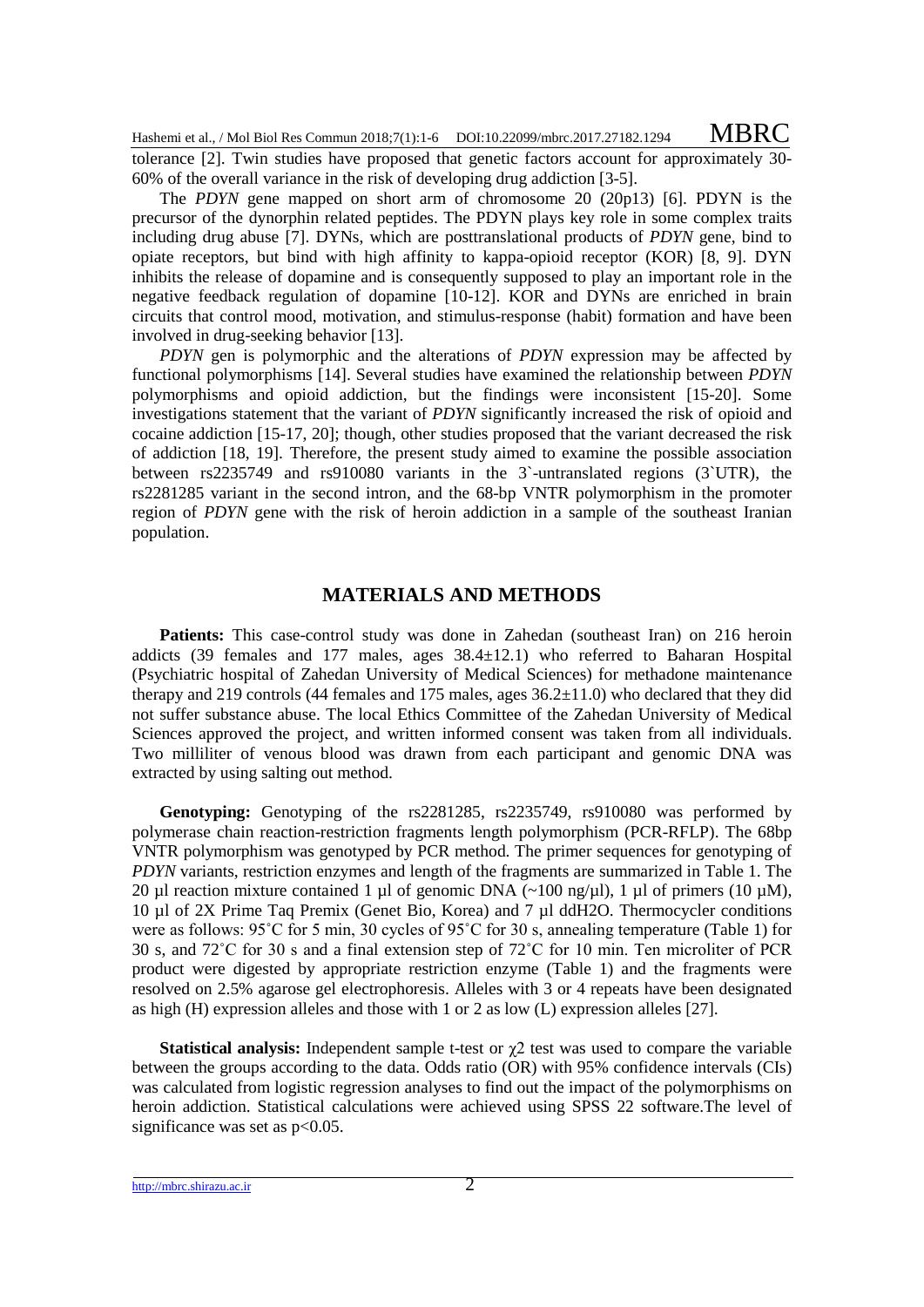| Hashemi et al., / Mol Biol Res Commun 2018;7(1):1-6 DOI:10.22099/mbrc.2017.27182.1294 |  | <b>MBRC</b> |
|---------------------------------------------------------------------------------------|--|-------------|
|---------------------------------------------------------------------------------------|--|-------------|

| polymorphisms  | Primer sequence $(5\text{-}5)$                       | Annealing $(^{\circ}C)$ | <b>Restriction</b> | <b>Fragments</b> (bp)                                                                                 |
|----------------|------------------------------------------------------|-------------------------|--------------------|-------------------------------------------------------------------------------------------------------|
|                |                                                      |                         | enzyme             |                                                                                                       |
| rs910080 A>G   | F: CAATGCCCAGTGCGTATGT<br>R: CTTTGGAGACGATGCTTTAGGT  | 65                      | <b>B</b> sp1286I   | T allele, 497; C<br>allele, 300+197                                                                   |
| rs2235749A > G | F: TGGAAACCAAGACATCAGG<br>R: TCATTGTTCAGAAAAGCACC    | 62                      | NdeI               | C allele, $571$ :<br>T allele, $365+206$                                                              |
| rs2281285 A>G  | F: GCTCAGATTTTCACTGTTCCGA<br>R: AGCCAACATTCATGGGCTGA | 60                      | HPY8I              | A allele, 423; G<br>allele, $240+183$                                                                 |
| 68-bp VNTR     | F: ATCCAAGGTCTCTCCGATGGT<br>R: CACCAGGCGGTTAGGTAGA   | 68                      |                    | Alleles containing 1,<br>$2, 3$ , or 4 repeats,<br>produced fragments<br>of 350, 418, 486,<br>and 554 |

#### **RESULTS**

In total 216 heroin addicts (39 females and 177 males, ages 38.4±12.1) who referred to Baharan Hospital (Psychiatric hospital of Zahedan University of Medical Sciences) for methadone maintenance therapy and 219 controls (44 females and 175 males, ages 36.2±11.0) who declared that they did not suffer substance abuse were included in the study. No significant difference was found between the groups regarding age  $(p=0.057)$  and sex  $(p=0.627)$ .

Table 2 shows the genotypic frequencies of *PDYN* polymorphisms in heroin addiction and healthy subjects. The findings proposed that *PDYN* rs910080 variant significantly increased the risk of heroin dependence (CC *vs* TT: OR=7.91, 95%CI=3.36-18.61, P<0.0001). While, the results did not show any significant association between rs2235749 C>T, rs2281285 A>G and 68bp VNTR variants of *PDYN* gene and heroin dependence. The genotypic frequency of the rs910080 and rs2235749 polymorphisms in controls were not consistent with Hardy-Weinberg eqilibrium (P<0.05).

| Polymorphisms             | Cases $n$ (%) | Controls $n$ $(\frac{9}{6})$ | OR (95% CI)         | p        |
|---------------------------|---------------|------------------------------|---------------------|----------|
| rs910080                  |               |                              |                     |          |
| <b>TT</b>                 | 73 (33.8)     | 94 (42.9)                    | 1.00                |          |
| TC                        | 100(46.3)     | 118(53.9)                    | $1.09(0.73-1.64)$   | 0.681    |
| CC                        | 43 (19.9)     | 7(3.2)                       | $7.91(3.36-18.61)$  | < 0.0001 |
| rs2235749                 |               |                              |                     |          |
| CC                        | 68 (31.5)     | 65(29.7)                     | 1.00                |          |
| CT                        | 131(60.6)     | 145(66.2)                    | $0.86(0.57 - 1.31)$ | 0.527    |
| <b>TT</b>                 | 17(7.9)       | 9(4.1)                       | $1.81(0.75-4.34)$   | 0.203    |
| rs2281285                 |               |                              |                     |          |
| AA                        | 129(59.7)     | 147(67.1)                    | 1.00                |          |
| AG                        | 82 (38.0)     | 68 (31.1)                    | $1.37(0.92-4.05)$   | 0.129    |
| GG                        | 5(2.3)        | 4(1.8)                       | $1.42(0.37-5.42)$   | 0.739    |
| <b>68bp VNTR</b>          |               |                              |                     |          |
| 3/3                       | 79 (36.6)     | 85 (38.3)                    | 1.00                |          |
| 2/2                       | 26(12.0)      | 27(12.3)                     | $1.04(0.56-1.93)$   | 0.911    |
| 2/3                       | 95(43.5)      | 95 (42.9)                    | $1.08(0.71-1.64)$   | 0.750    |
| 3/4                       | 8(3.7)        | 4(1.8)                       | $2.15(0.62 - 7.43)$ | 0.246    |
| 2/4                       | 8(3.7)        | 8(3.7)                       | $1.07(0.38-3.01)$   | 0.889    |
| http://mbrc.shirazu.ac.ir |               | $\overline{3}$               |                     |          |

**Table 2:** Genotypic frequencies of the *PDYN* polymorphisms in heroin dependent persons and healthy control subjects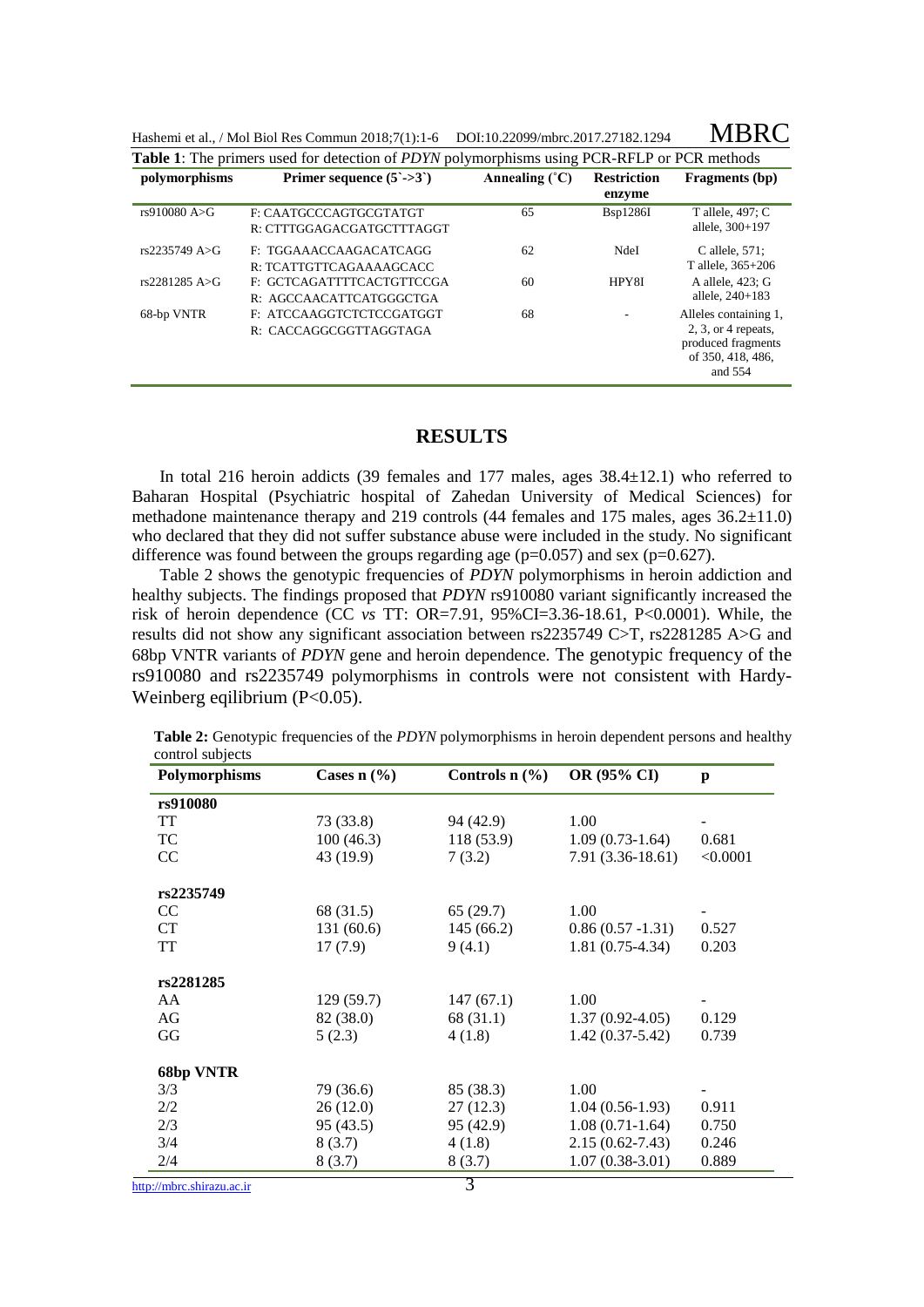#### **DISCUSSION**

Alterations in the *PDYN* gene expression might be influenced by genetic polymorphisms and epigenetic mechanisms. Consequently, genetic variations or epigenetic changes of the *PDYN* may be a risk factor drug abuse susceptibility [21, 22]. Some studies evaluated the impact of *PDYN* polymorphisms on heroin dependence but, the available findings remained inconsistent [15-19]. In the present study, we inspected the possible association between *PDYN* rs910080, rs2281285, rs2235749, and 68bp VNTR polymorphisms and heroin dependence in a sample of southeast Iranian population. The findings suggest that *PDYN* rs910080 T>C variant significantly increased the risk of heroin dependence. No significant association was found between rs2281285, rs2235749, and 68bp VNTR polymorphisms and heroin dependence.

Growing evidence propose that dynorphin/kappa-opioid receptor system plays a significant role in alcohol and drug dependence [21, 23-25]. Saify et al [20] investigated the impact of VNTR polymorphism on heroin addiction in Shiraz, southern Iran. In contrast to our findings, they found that HL genotype and L allele significantly increased the risk of heroin addiction. Stratification by sex revealed that VNTR variant was associated with the risk of heroin addiction only in male [20]. In another study, Saify et al [26] have found no significant association between the VNTR polymorphism in the promoter region of the *PDYN* gene and the risk of methamphetamine dependence. Zimprich et al [27] have found no significant association between 68-bp VNTR polymorphism located in the *PDYN* gene promoter region and heroin addiction. One to four repeats of a 68-bp element comprising one binding site per repeat for the transcription factor AP-1 (c-Fos/c-Jun). It has been shown that alleles 3 or 4 repeats are associated with higher expression of dynorphin peptides and higher degrees of dopamine inhibition than that of alleles with 1 or 2 repeats [27].

It has been proposed that the long alleles (three or four repeats) of *PDYN* VNTR may be a risk factor for developing cocaine/alcohol codependence in the African American population [28, 29]. The 68-bp VNTR polymorphism of *PDYN* is a functional variant and influence gene expression [27]. Individuals carrying 3 or 4 copies of VNTR *PDYN* promoter exhibit higher PDYN expression than those with only 1 or 2 copies [18, 27]. Following studies revealed that the impact of 68-bp VNTR polymorphism on expression of PDYN is cell type dependent [30].

D'Addario et al [31] have shown that *PDYN* rs2235751 variant was associated with alcoholism and the presence of the minor allele G was associated with reduced *PDYN* promoter DNA methylation in females and younger subjects.

Recently, Egervari et al [14] reported that a functional variant in the 3`-untranslated region (3`UTR) of PDYN, rs2235749, impairs the binding of miR-365 as well as PDYN expression. This finding may be a novel mechanism involving miR-365-PDYN interaction relevant to susceptibility to addiction.

There are some limitations in the current study, one of which is the relative small sample sizes Second we did not perform stratification by sex due to small samples of females in the groups. Third, we evaluated 4 variants of the PDYN gene. Other genetic variants of these genes should also be evaluated. There is no clear explanation for departure from HWE regarding rs910080 and rs2235749 variants. It may be due to genetic drift.

In summary, our findings support an association between *PDYN* rs910080 variant and risk of heroin addiction in a sample of Iranian population. Further investigation with larger sample sizes and diverse ethnicities are required to authenticate our findings.

**Acknowledgment:** This work was supported by a dissertation grant #7142 from Zahedan University of Medical Sciences.

**Conflict of Interest:** The authors declare that there is no conflict of interest to disclose.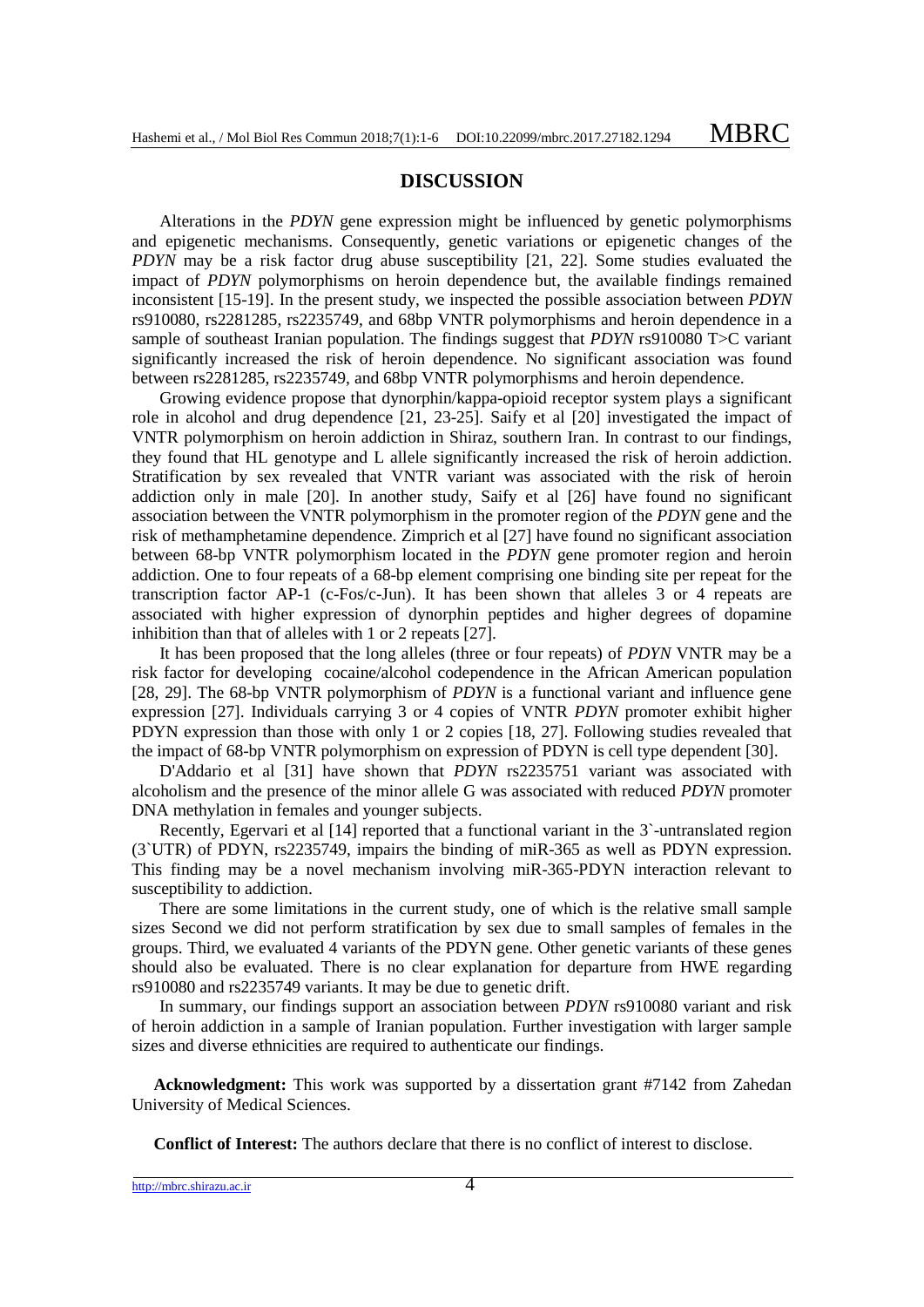### **REFERENCES**

- 1. Ebrahimi G, Asadikarm G, Hashemi M. Elevated levels of DNA methylation at the *OPRM1* promoter region in the male opium use disorders. J Drug Alcohol Abuse 2017; DOI: 10.1080/00952990.2016.1275659.
- 2. Cami J, Farre M. Drug addiction. N Engl J Med 2003;349:975-986.
- 3. Kendler KS, Jacobson KC, Prescott CA, Neale MC. Specificity of genetic and environmental risk factors for use and abuse/dependence of cannabis, cocaine, hallucinogens, sedatives, stimulants, and opiates in male twins. Am J Psychiatry 2003;160:687-695.
- 4. Tsuang MT, Lyons MJ, Meyer JM, Doyle T, Eisen SA, Goldberg J, True W, Lin N, Toomey R, Eaves L. Co-occurrence of abuse of different drugs in men: the role of drug-specific and shared vulnerabilities. Arch Gen Psychiatry 1998;55:967-972.
- 5. van den Bree MB, Johnson EO, Neale MC, Pickens RW. Genetic and environmental influences on drug use and abuse/dependence in male and female twins. Drug Alcohol Depend 1998;52:231-241.
- 6. Litt M, Buroker NE, Kondoleon S, Douglass J, Liston D, Sheehy R, Magenis RE. Chromosomal localization of the human proenkephalin and prodynorphin genes. Am J Hum Genet 1988;42:327-334.
- 7. Schwarzer C. 30 years of dynorphins--new insights on their functions in neuropsychiatric diseases. Pharmacol Ther 2009;123:353-370.
- 8. Kosterlitz HW, Corbett AD, Paterson SJ. Opioid receptors and ligands. NIDA Res Monogr 1989;95:159-166.
- 9. Chavkin C, Goldstein A. Specific receptor for the opioid peptide dynorphin: structure- activity relationships. Proc Natl Acad Sci U S A 1981;78:6543-6547.
- 10. Margolis EB, Lock H, Chefer VI, Shippenberg TS, Hjelmstad GO, Fields HL. Kappa opioids selectively control dopaminergic neurons projecting to the prefrontal cortex. Proc Natl Acad Sci USA 2006;103:2938-2942.
- 11. Steiner H, Gerfen CR. Dynorphin regulates D1 dopamine receptor-mediated responses in the striatum: relative contributions of pre- and postsynaptic mechanisms in dorsal and ventral striatum demonstrated by altered immediate-early gene induction. J Comp Neurol 1996;376: 530-541.
- 12. Steiner H, Gerfen CR. Role of dynorphin and enkephalin in the regulation of striatal output pathways and behavior. Exp Brain Res 1998;123:60-76.
- 13. Preuss UW, Winham SJ, Biernacka JM, Geske JR, Bakalkin G, Koller G, Zill P, Soyka M, Karpyak VM. *PDYN* rs2281285 variant association with drinking to avoid emotional or somatic discomfort. PLoS One 2013;8:e78688.
- 14. Egervari G, Jutras-Aswad D, Landry J, Miller ML, Anderson SA, Michaelides M, Jacobs MM, Peter C, Yiannoulos G, Liu X, Hurd YL. A Functional 3'UTR polymorphism (rs2235749) of prodynorphin alters microRNA-365 binding in ventral striatonigral neurons to influence novelty seeking and positive reward traits. Neuropsychopharmacology 2016; 41:2512-2520.
- 15. Clarke TK, Krause K, Li T, Schumann G. An association of prodynorphin polymorphisms and opioid dependence in females in a Chinese population. Addict Biol 2009;14:366-370.
- 16. Flory JD, Pytte CL, Hurd Y, Ferrell RE, Manuck SB. Alcohol dependence, disinhibited behavior and variation in the prodynorphin gene. Biol Psychol 2011;88:51-56.
- 17. Yuferov V, Levran O, Proudnikov D, Nielsen DA, Kreek MJ. Search for genetic markers and functional variants involved in the development of opiate and cocaine addiction and treatment. Ann N Y Acad Sci 2010;1187:184-207.